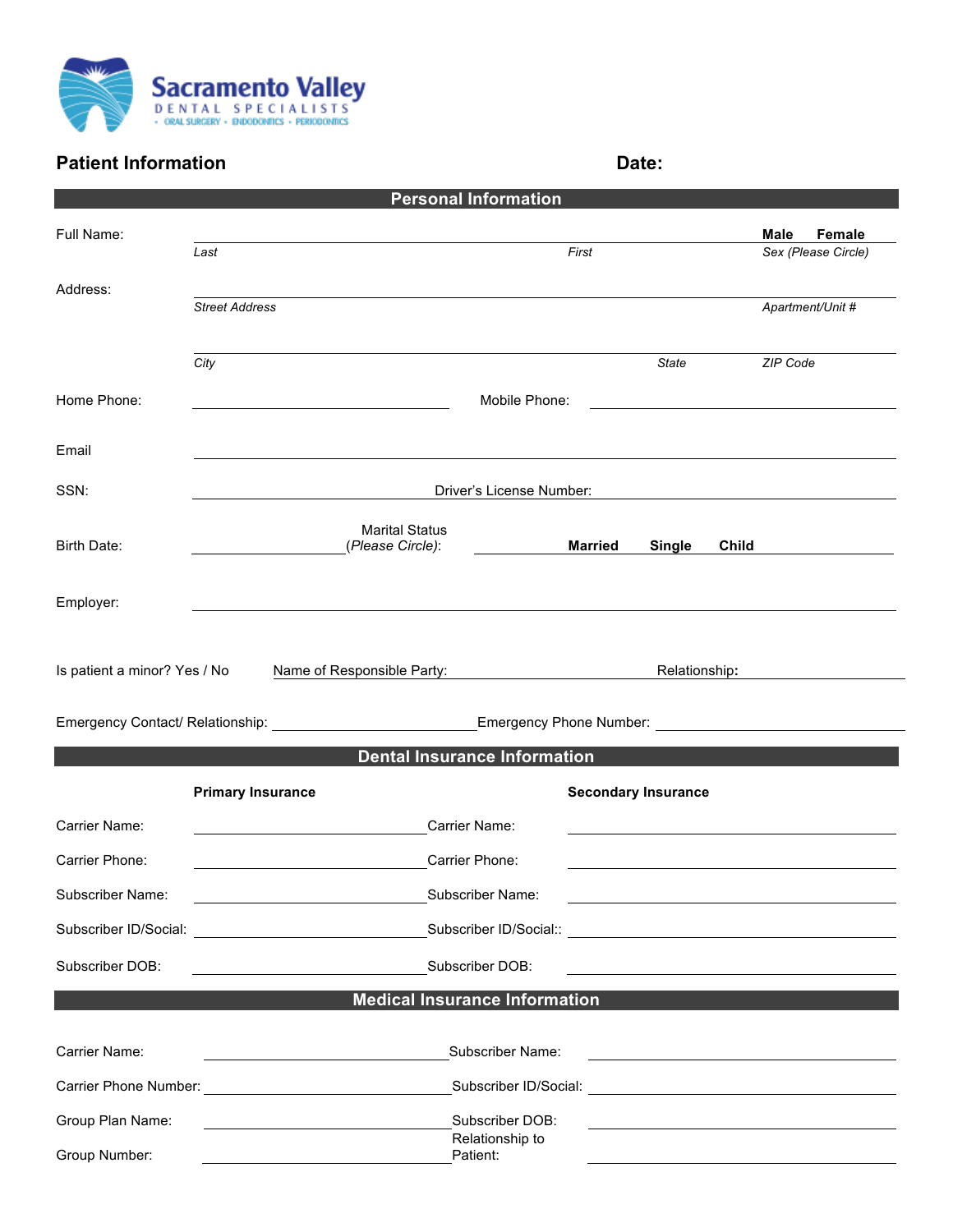## **Health Information**

|                  |                                                       | <b>NAME:</b><br><u> 1989 - Jan Samuel Barbara, martin d</u>                                                                                                                                                                    |  |                                               |                                                                                                                |  |                                                                  |                                               |  |
|------------------|-------------------------------------------------------|--------------------------------------------------------------------------------------------------------------------------------------------------------------------------------------------------------------------------------|--|-----------------------------------------------|----------------------------------------------------------------------------------------------------------------|--|------------------------------------------------------------------|-----------------------------------------------|--|
|                  |                                                       |                                                                                                                                                                                                                                |  |                                               | I. Circle appropriate answer (Leave blank if you do not understand the question)                               |  |                                                                  |                                               |  |
|                  | 1. Yes / No                                           | Are you in pain now?                                                                                                                                                                                                           |  |                                               |                                                                                                                |  |                                                                  |                                               |  |
|                  |                                                       | If YES, explain and the state of the state of the state of the state of the state of the state of the state of the state of the state of the state of the state of the state of the state of the state of the state of the sta |  |                                               |                                                                                                                |  |                                                                  |                                               |  |
|                  | 2. Yes / No                                           | Is your general health good?                                                                                                                                                                                                   |  |                                               |                                                                                                                |  |                                                                  |                                               |  |
|                  |                                                       |                                                                                                                                                                                                                                |  |                                               |                                                                                                                |  |                                                                  |                                               |  |
|                  | 3. Yes / No                                           |                                                                                                                                                                                                                                |  |                                               |                                                                                                                |  |                                                                  |                                               |  |
|                  |                                                       | Have you gone to the hospital or emergency room or had a serious illness in the last three years?                                                                                                                              |  |                                               |                                                                                                                |  |                                                                  |                                               |  |
|                  |                                                       |                                                                                                                                                                                                                                |  |                                               |                                                                                                                |  |                                                                  |                                               |  |
|                  | 4. Yes / No                                           | Are you being treated by a physician now?                                                                                                                                                                                      |  |                                               |                                                                                                                |  |                                                                  |                                               |  |
|                  |                                                       |                                                                                                                                                                                                                                |  |                                               |                                                                                                                |  |                                                                  |                                               |  |
|                  |                                                       |                                                                                                                                                                                                                                |  |                                               |                                                                                                                |  |                                                                  |                                               |  |
|                  | 5. Yes / No                                           | Have you had problems with prior dental treatment?                                                                                                                                                                             |  |                                               |                                                                                                                |  |                                                                  |                                               |  |
|                  |                                                       |                                                                                                                                                                                                                                |  |                                               |                                                                                                                |  |                                                                  |                                               |  |
|                  |                                                       |                                                                                                                                                                                                                                |  |                                               |                                                                                                                |  |                                                                  |                                               |  |
|                  | 6. Yes/No                                             | Has there been a change in your health within the last year?                                                                                                                                                                   |  |                                               |                                                                                                                |  |                                                                  |                                               |  |
|                  |                                                       |                                                                                                                                                                                                                                |  |                                               |                                                                                                                |  |                                                                  |                                               |  |
|                  |                                                       |                                                                                                                                                                                                                                |  |                                               |                                                                                                                |  |                                                                  |                                               |  |
|                  |                                                       |                                                                                                                                                                                                                                |  |                                               | II. Have you experienced any of the following? (Please circle Yes or No for each)                              |  |                                                                  |                                               |  |
|                  | Yes / No Chest pain                                   |                                                                                                                                                                                                                                |  |                                               | Yes / No Blood in stools                                                                                       |  |                                                                  | Yes / No Frequent vomiting                    |  |
|                  | Yes / No Fainting spells                              |                                                                                                                                                                                                                                |  |                                               | Yes / No Diarrhea or constipation                                                                              |  |                                                                  | Yes / No Jaundice                             |  |
|                  | Yes / No Significant weight loss                      |                                                                                                                                                                                                                                |  | Yes / No Frequent urination                   |                                                                                                                |  | Yes / No Dry mouth                                               |                                               |  |
|                  | Yes / No Fever                                        |                                                                                                                                                                                                                                |  | Yes / No Difficulty urinating                 |                                                                                                                |  | Yes / No Excessive thirst                                        |                                               |  |
|                  | Yes / No Night Sweats                                 |                                                                                                                                                                                                                                |  | Yes / No Ringing in ears                      |                                                                                                                |  | Yes / No Difficulty swallowing                                   |                                               |  |
|                  | Yes / No Persistent cough                             |                                                                                                                                                                                                                                |  | Yes / No Headaches                            |                                                                                                                |  | Yes / No Swollen ankles                                          |                                               |  |
|                  | Yes / No Coughing up blood                            |                                                                                                                                                                                                                                |  | Yes / No Dizziness<br>Yes / No Blurred vision |                                                                                                                |  | Yes / No Joint pain or stiffness<br>Yes / No Shortness of breath |                                               |  |
|                  | Yes / No Bleeding problems<br>Yes / No Blood in urine |                                                                                                                                                                                                                                |  | Yes / No Bruise easily                        |                                                                                                                |  | Yes / No Sinus problems                                          |                                               |  |
|                  |                                                       |                                                                                                                                                                                                                                |  |                                               |                                                                                                                |  |                                                                  |                                               |  |
|                  |                                                       |                                                                                                                                                                                                                                |  |                                               | III. Have you had or do you have any of the following? (Please circle Yes or No for each)                      |  |                                                                  |                                               |  |
|                  | Yes / No Heart Disease                                |                                                                                                                                                                                                                                |  |                                               | Yes / No Cosmetic surgery                                                                                      |  |                                                                  | Yes / No Eating disorder                      |  |
|                  | Yes / No Family history of heart                      |                                                                                                                                                                                                                                |  |                                               | Yes / No Surgeries                                                                                             |  |                                                                  | Yes / No Osteoporosis                         |  |
| disease          |                                                       |                                                                                                                                                                                                                                |  |                                               | Yes / No Hospitalization                                                                                       |  |                                                                  | Yes / No Thyroid Disease                      |  |
|                  | Yes / No Heart attack                                 |                                                                                                                                                                                                                                |  |                                               | Yes / No Diabetes                                                                                              |  | Yes / No Asthma                                                  |                                               |  |
|                  | Yes / No Artificial joint                             |                                                                                                                                                                                                                                |  |                                               | Yes / No Family history of diabetes                                                                            |  |                                                                  | Yes / No Hepatitis                            |  |
|                  | Yes / No Stomach problems or ulcers                   |                                                                                                                                                                                                                                |  |                                               | Yes / No Tumors or cancer                                                                                      |  |                                                                  | Yes / No Sexual transmitted disease           |  |
|                  | Yes / No Heart defects                                |                                                                                                                                                                                                                                |  |                                               | Yes / No Chemotherapy                                                                                          |  | Yes / No Herpes                                                  |                                               |  |
|                  | Yes / No Heart murmurs                                |                                                                                                                                                                                                                                |  |                                               | Yes / No Radiation                                                                                             |  |                                                                  | Yes / No Canker or cold sores                 |  |
|                  | Yes / No Rheumatic fever                              |                                                                                                                                                                                                                                |  |                                               | Yes / No Arthritis, rheumatism                                                                                 |  | Yes / No Anemia                                                  |                                               |  |
|                  | Yes / No Skin disease                                 |                                                                                                                                                                                                                                |  |                                               | Yes / No Emphysema or other lung                                                                               |  |                                                                  | Yes / No Liver disease                        |  |
|                  | Yes / No Hardening of arteries                        |                                                                                                                                                                                                                                |  | disease                                       |                                                                                                                |  |                                                                  | Yes / No Eye disease                          |  |
|                  | Yes / No High blood pressure                          |                                                                                                                                                                                                                                |  | Yes / No Stroke                               | Yes / No Kidney or bladder disease                                                                             |  |                                                                  | Yes / No Transplants<br>Yes / No Tuberculosis |  |
|                  | Yes / No Seizures                                     |                                                                                                                                                                                                                                |  |                                               |                                                                                                                |  |                                                                  |                                               |  |
|                  |                                                       |                                                                                                                                                                                                                                |  |                                               | This information will not be released unless specifically authorized by patient.                               |  |                                                                  |                                               |  |
|                  | Yes / No AIDS/HIV                                     | Yes / No Anxiety                                                                                                                                                                                                               |  |                                               | Yes / No Depression                                                                                            |  |                                                                  | Yes / No Treatment for emotional condition    |  |
|                  |                                                       |                                                                                                                                                                                                                                |  |                                               | IV. Are you allergic to or have you had a reaction to any of the following? (Please circle Yes or No for each) |  |                                                                  |                                               |  |
| Yes / No Aspirin |                                                       |                                                                                                                                                                                                                                |  | Yes / No Valium                               |                                                                                                                |  | Yes / No Vicodin                                                 |                                               |  |
|                  | Yes / No Darvon                                       |                                                                                                                                                                                                                                |  | Yes / No Demerol                              |                                                                                                                |  |                                                                  | Yes / No Percodan                             |  |
|                  | Yes / No Codeine                                      |                                                                                                                                                                                                                                |  |                                               | Yes / No Penicillin                                                                                            |  |                                                                  | Yes / No Nitrous oxide                        |  |
| Yes / No Latex   |                                                       |                                                                                                                                                                                                                                |  | Yes/No Food                                   |                                                                                                                |  | Yes / No Metal                                                   |                                               |  |
|                  | Yes / No Local anesthetic                             |                                                                                                                                                                                                                                |  |                                               | Yes / No Erythromycin                                                                                          |  | OTHER:                                                           |                                               |  |

Yes / No Tetracycline

(Novocain or Xylocaine)